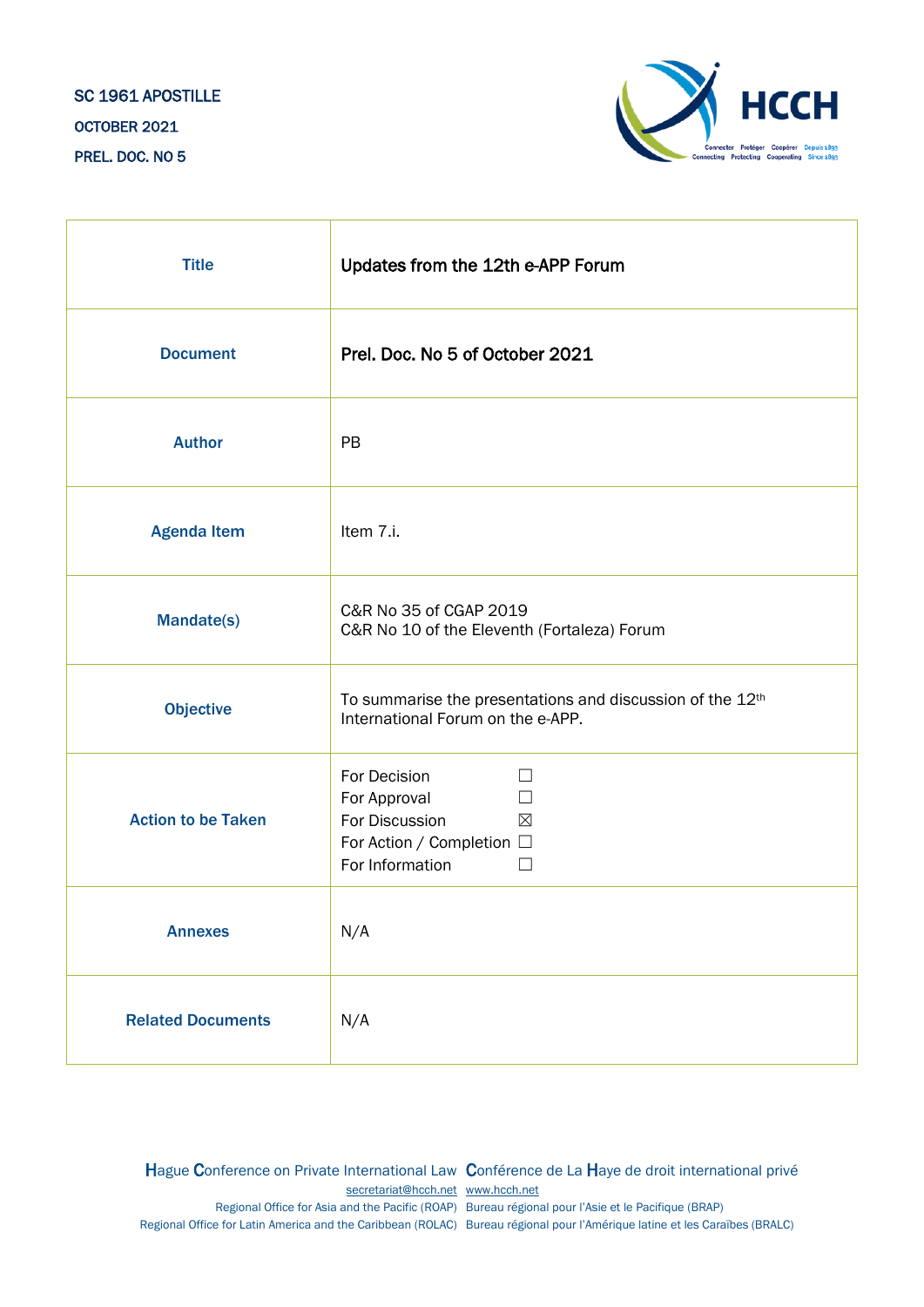# **Table of Contents**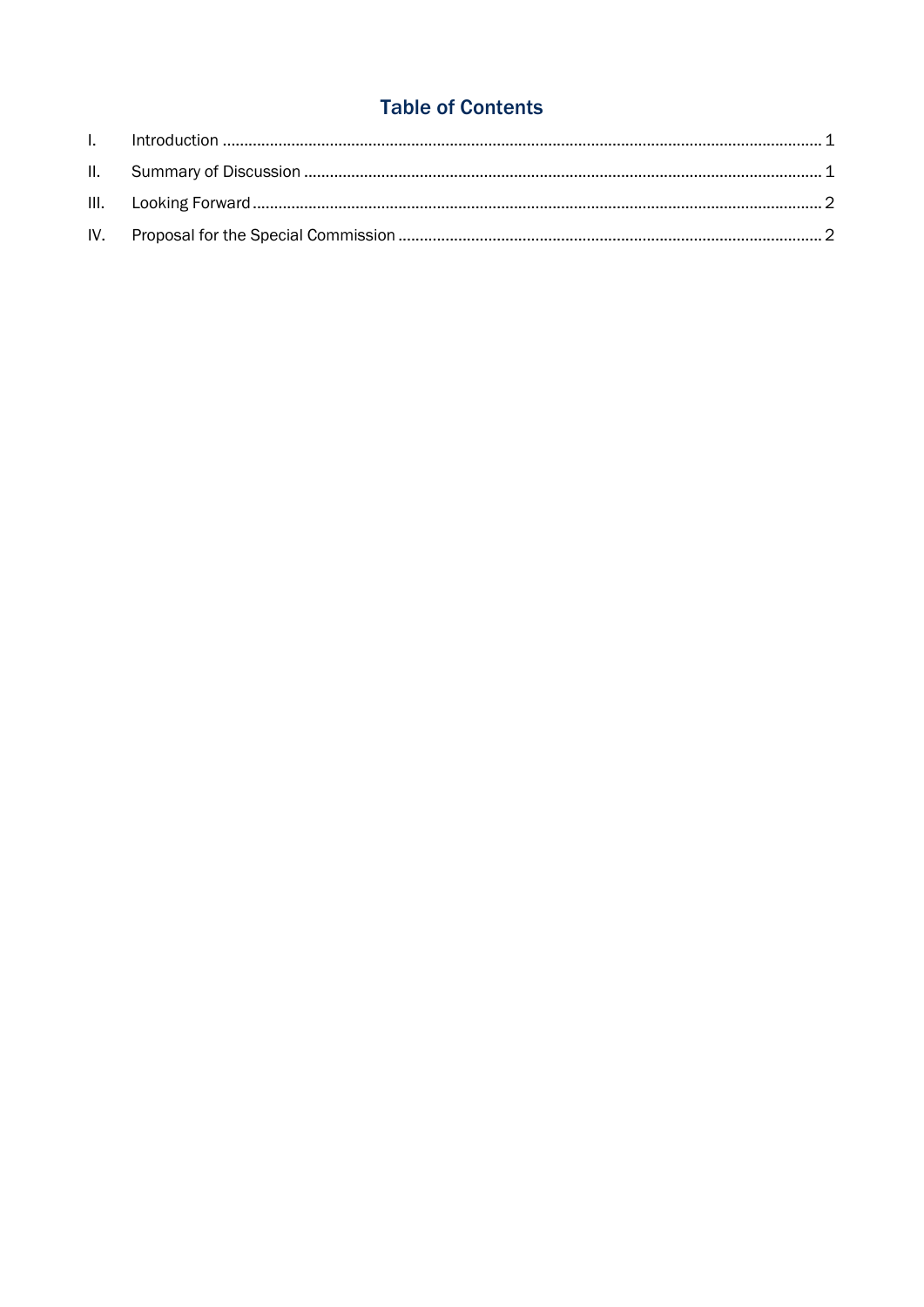# Updates from the 12th e-APP Forum

## I. Introduction

- 1 On 4 October 2021, the PB hosted the  $12<sup>th</sup>$  meeting of the International Forum on the electronic Apostille Programme (e-APP). The Forum was held via videoconference for the first time, divided into four sessions in time zones that were accessible to all HCCH Members. Over 300 participants registered, with each session attended by over 100 participants.
- 2 The Forum is primarily an opportunity to exchange information and experience in relation to the e-APP. Fourteen Contracting Parties,<sup>[1](#page-2-0)</sup> at various stages of the e-APP implementation process, gave presentations on the status of e-APP in their country and participated in panel discussions canvassing a variety of subjects.
- 3 The PB would like to thank all the speakers who were involved for their contributions.
- 4 The following is a summary of the presentations, panels, and questions from participants.

## II. Summary of Discussion

- 5 A number of speakers noted the effects of the COVID-19 pandemic on the operation of the Apostille Convention and, in turn, the e-APP. Specifically, the number of (e-)Apostilles that were requested and issued decreased. Front-facing services were impeded by restrictions, encouraging a transition to online services. Contracting Parties that had already implemented the e-APP, specifically the e-Apostille component, reported lesser disruptions.
- 6 Relatedly, there has been a transition towards "digital by default" as more domestic systems adopt e-Government solutions. However, moving from paper to electronic format requires a significant shift of mindset for both users and authorities. Within the e-APP, this shift will hopefully lead to increased automation, by which an e-Apostille is issued when an underlying electronic public document has a digital signature that can be automatically authenticated.
- 7 Almost all speakers noted the benefits of engaging with Contracting Parties that had already implemented the e-APP. This sharing of policy and technical experience occurs bilaterally and through the e-APP Forum, facilitating the development of e-APP components. As an increasing number of public services are offered online, Competent Authorities can take advantage of already digitised services at the domestic level and the expertise of other government agencies.
- 8 Noting that Contracting Parties have taken a variety of approaches to the matter, there were comments on the benefits of a harmonised approach when there are multiple Competent Authorities within a Contracting Party. Specifically, having a coordinated e-Register for all Apostilles, a single model certificate, and one interface for requesting apostillisation.
- 9 Implementation of the e-APP may require internal legislation or policy frameworks to be introduced or revised. Contracting Parties should consider domestic requirements, and limitations, first to ensure that they are able to develop the e-APP, and secondly to account for the necessary changes in planning. Naturally, this necessitates the requisite political and financial support from across government.
- 10 If a full implementation of the e-APP may not be achieved at once, some speakers encouraged a gradual approach, as developing specific elements of a solution is still a positive and meaningful

<span id="page-2-0"></span><sup>1</sup> Armenia, Bulgaria, Chile, Guatemala, India, Israel, Luxembourg, Peru, Philippines, Turkey, United Kingdom, United States of America, Uzbekistan, and Venezuela.